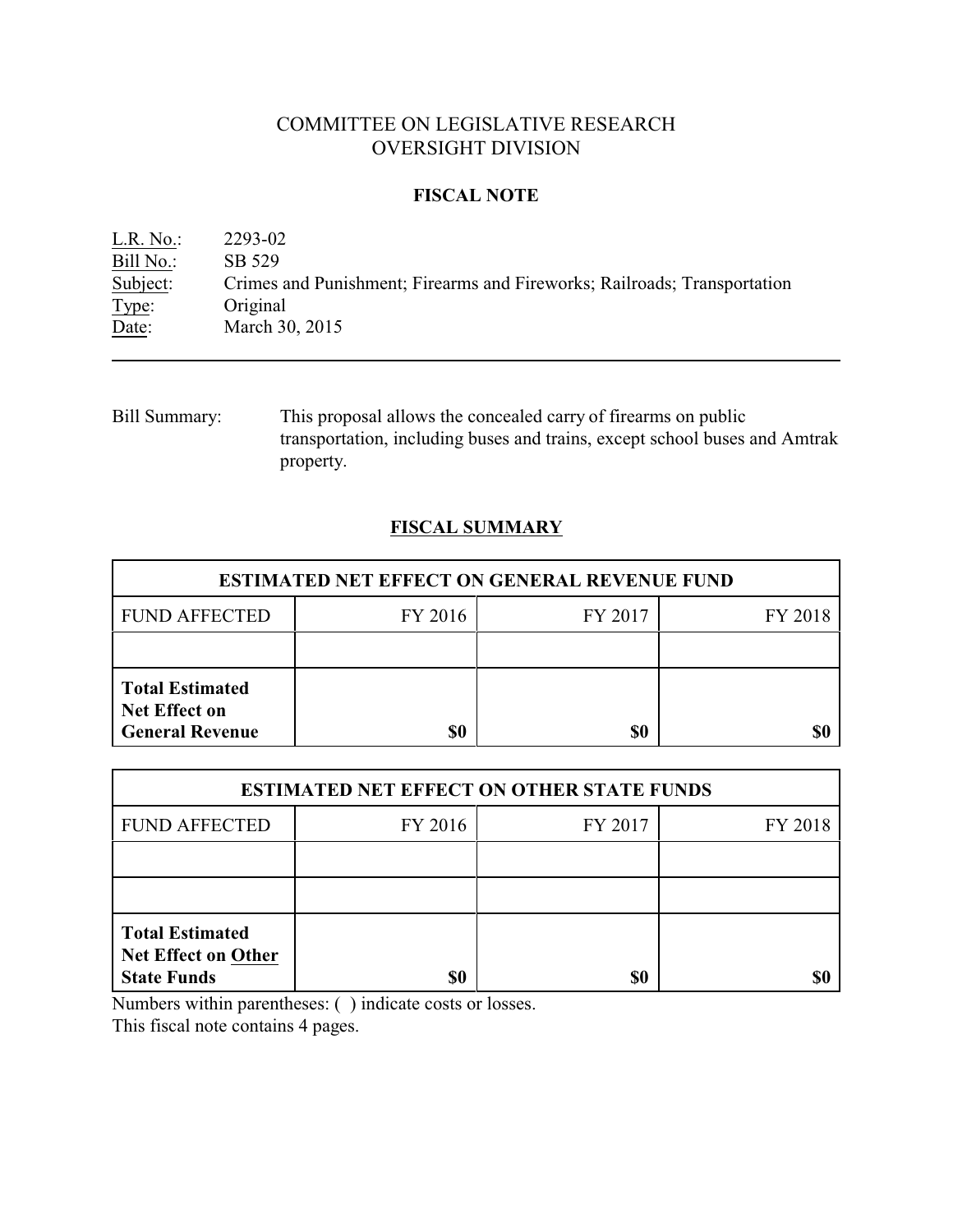L.R. No. 2293-02 Bill No. SB 529 Page 2 of 4 March 30, 2015

| <b>ESTIMATED NET EFFECT ON FEDERAL FUNDS</b>                        |         |         |         |  |
|---------------------------------------------------------------------|---------|---------|---------|--|
| <b>FUND AFFECTED</b>                                                | FY 2016 | FY 2017 | FY 2018 |  |
|                                                                     |         |         |         |  |
|                                                                     |         |         |         |  |
| <b>Total Estimated</b><br>Net Effect on All<br><b>Federal Funds</b> | \$0     | \$0     |         |  |

| <b>ESTIMATED NET EFFECT ON FULL TIME EQUIVALENT (FTE)</b>    |         |         |         |  |
|--------------------------------------------------------------|---------|---------|---------|--|
| <b>FUND AFFECTED</b>                                         | FY 2016 | FY 2017 | FY 2018 |  |
|                                                              |         |         |         |  |
|                                                              |         |         |         |  |
| <b>Total Estimated</b><br><b>Net Effect on</b><br><b>FTE</b> |         |         |         |  |

 $\Box$  Estimated Net Effect (expenditures or reduced revenues) expected to exceed \$100,000 in any of the three fiscal years after implementation of the act.

| <b>ESTIMATED NET EFFECT ON LOCAL FUNDS</b> |         |         |         |  |
|--------------------------------------------|---------|---------|---------|--|
| <b>FUND AFFECTED</b>                       | FY 2016 | FY 2017 | FY 2018 |  |
| <b>Local Government</b>                    | \$0     | \$0     | \$0     |  |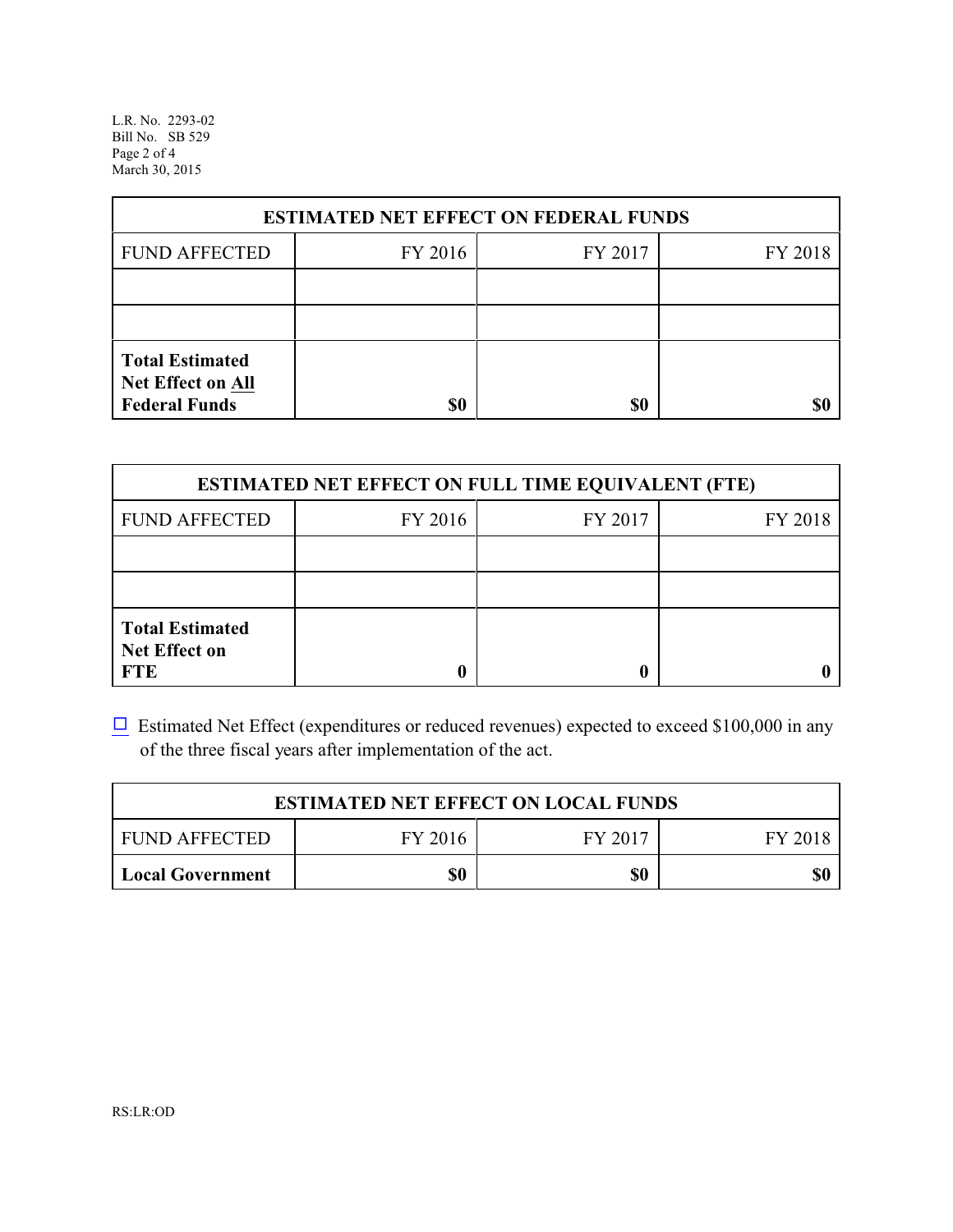L.R. No. 2293-02 Bill No. SB 529 Page 3 of 4 March 30, 2015

#### **FISCAL ANALYSIS**

#### ASSUMPTION

Officials from the **Department of Public Safety - Missouri Highway Patrol**, the **Office of the State Courts Administrator**, the **Office of the State Public Defender**, the **Office of Prosecution Services**, the **Department of Corrections**, and the **City of Kansas City** each assume the proposal would not fiscally impact their respective agencies.

Officials from the Department of Transportation and the City of St. Louis did not respond to **Oversight's** request for fiscal impact.

| FISCAL IMPACT - State Government | FY 2016<br>$(10 \text{ Mo.})$ | FY 2017                       | FY 2018    |
|----------------------------------|-------------------------------|-------------------------------|------------|
|                                  | $\underline{\underline{\$0}}$ | $\underline{\underline{\$0}}$ | <u>\$0</u> |
|                                  |                               |                               |            |
| FISCAL IMPACT - Local Government | FY 2016<br>$(10 \text{ Mo.})$ | FY 2017                       | FY 2018    |
|                                  | $\underline{\mathbf{50}}$     | <u>\$0</u>                    | <u>so</u>  |

## FISCAL IMPACT - Small Business

No direct fiscal impact to small businesses would be expected as a result of this proposal.

## FISCAL DESCRIPTION

The proposed legislation appears to have no direct fiscal impact.

This legislation is not federally mandated, would not duplicate any other program and would not require additional capital improvements or rental space.

RS:LR:OD